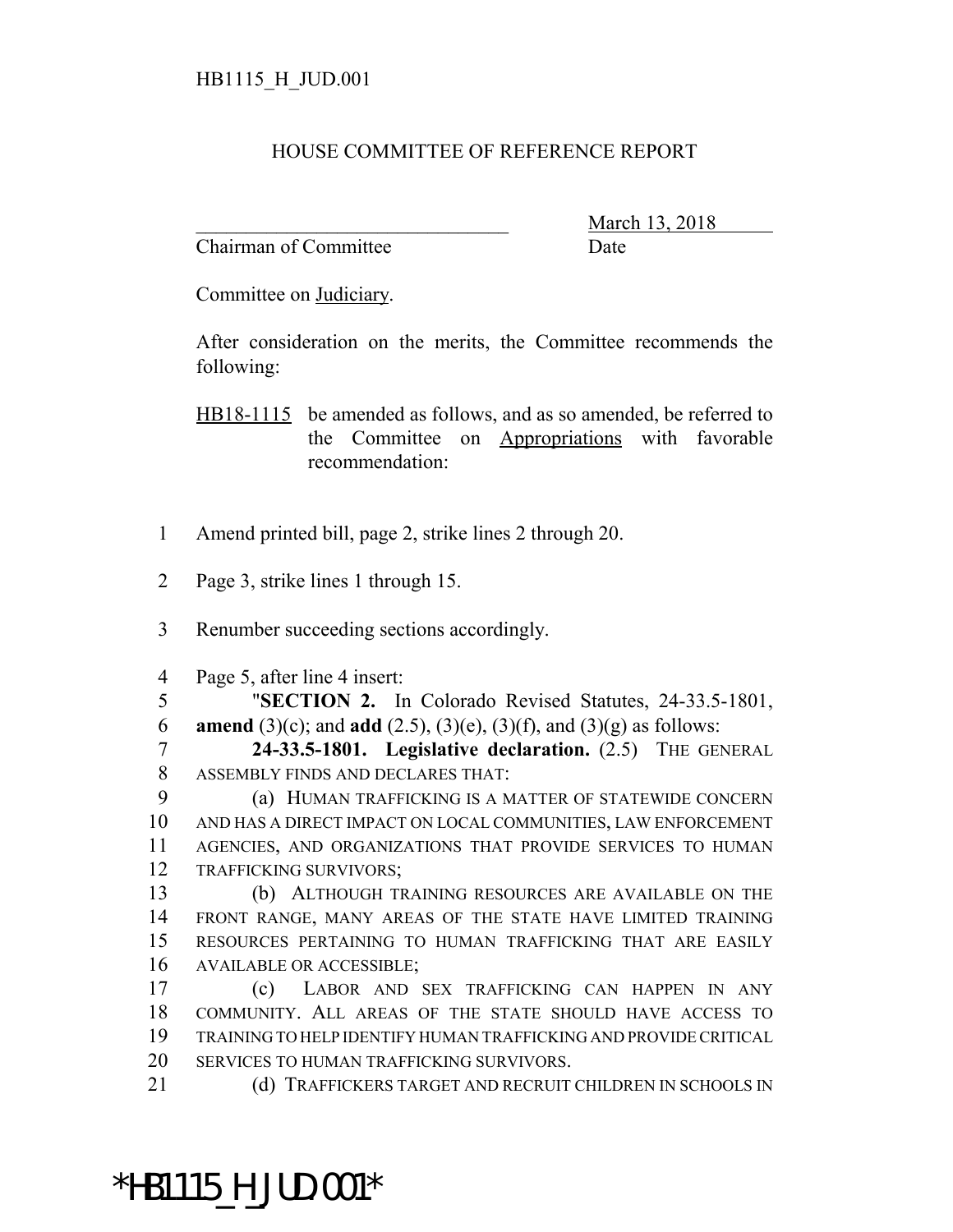COLORADO.IT IS ESSENTIAL TO INCREASE AWARENESS OF SCHOOL STAFF, PARENTS AND GUARDIANS, AND STUDENTS OF THE DANGERS OF HUMAN TRAFFICKING. TO ASSIST SCHOOLS, PARENTS, AND CHILDREN, THE COLORADO SCHOOL SAFETY RESOURCE CENTER SHALL ANNUALLY UPDATE AND DISSEMINATE A LIST OF AVAILABLE HUMAN TRAFFICKING CURRICULA TO SCHOOLS, INCLUDING SOME THAT ARE FREE OF CHARGE.

 (e) THE COLORADO HUMAN TRAFFICKING COUNCIL HAS DEVELOPED A CURRICULUM AND TRAIN-THE-TRAINER PROGRAM FOR LAW ENFORCEMENT; AND

10 (f) THE COUNCIL IS CURRENTLY DEVELOPING A CURRICULUM AND TRAIN-THE-TRAINER PROGRAM FOR ENTITIES THAT PROVIDE SERVICES TO HUMAN TRAFFICKING SURVIVORS. THE CURRICULUM AND TRAINING PROGRAMS MAY SUPPLEMENT THE EXCELLENT ANTI-TRAFFICKING WORK BEING DONE BY ADVOCACY AND SERVICE ORGANIZATIONS ACROSS THE STATE.

(3) Now, therefore, the general assembly declares that:

 (c) Resources are needed to fully develop safety plans and 18 practices in Colorado's schools, colleges, and universities; and

 (e) LAW ENFORCEMENT AGENCIES, ORGANIZATIONS THAT PROVIDE SERVICES TO HUMAN TRAFFICKING SURVIVORS, AND LOCAL COMMUNITIES WOULD BENEFIT FROM ADDITIONAL TRAINING OPPORTUNITIES RELATED TO HUMAN TRAFFICKING;

 (f) THE DIVISION OF CRIMINAL JUSTICE AND THE COLORADO HUMAN TRAFFICKING COUNCIL ARE WELL PLACED TO DEVELOP HUMAN TRAFFICKING CURRICULA AND TO HELP PROVIDE TRAINING IN THIS CRITICAL AREA; AND

 (g) THE COLORADO SCHOOL SAFETY RESOURCE CENTER IS COMMITTED TO CONTINUING TO MAKE AVAILABLE HUMAN TRAFFICKING EDUCATIONAL RESOURCES TO SCHOOLS, PARENTS, AND CHILDREN.".

Renumber succeeding sections accordingly.

Page 5, strike lines 5 through 18 and substitute:

 "**SECTION 3.** In Colorado Revised Statutes, 24-33.5-1803, **amend** (3)(l) as follows:

 **24-33.5-1803. School safety resource center - created - duties - repeal.** (3) The center has the following duties:

 (l) To provide materials and training as described in section 24-33.5-1809 to personnel in school districts and charter schools, parents, and students regarding the awareness and prevention of child sexual

\*HB1115 H JUD.001\*  $-2$ -